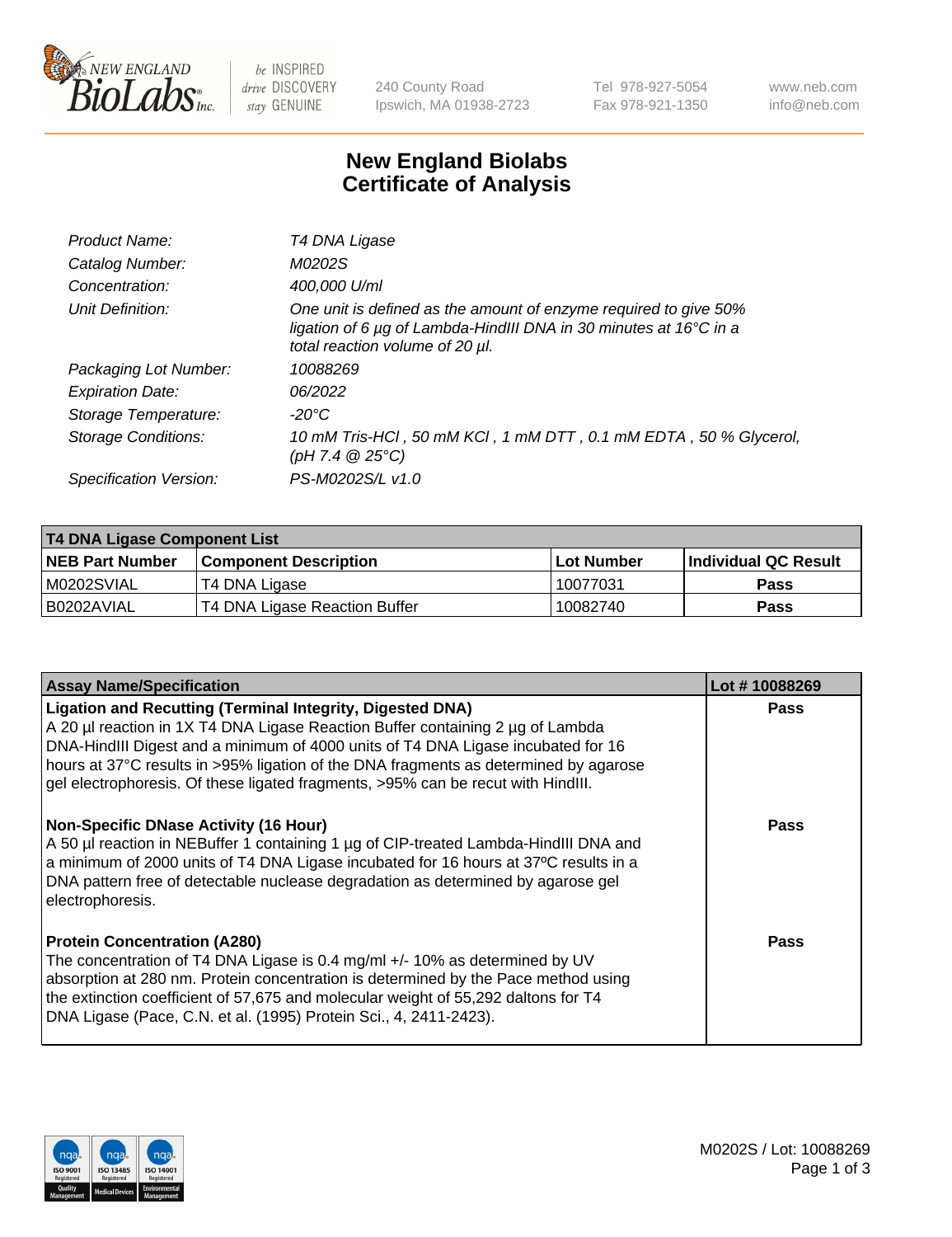

be INSPIRED drive DISCOVERY stay GENUINE

240 County Road Ipswich, MA 01938-2723 Tel 978-927-5054 Fax 978-921-1350

www.neb.com info@neb.com

| <b>Assay Name/Specification</b>                                                                                                                                                                                                                                                                                                                                                                             | Lot #10088269 |
|-------------------------------------------------------------------------------------------------------------------------------------------------------------------------------------------------------------------------------------------------------------------------------------------------------------------------------------------------------------------------------------------------------------|---------------|
| <b>Exonuclease Activity (Radioactivity Release)</b><br>A 50 µl reaction in NEBuffer 1 containing 1 µg of a mixture of single and<br>double-stranded [3H] E. coli DNA and a minimum of 2000 units of T4 DNA Ligase<br>incubated for 4 hours at 37°C releases <0.1% of the total radioactivity.                                                                                                               | <b>Pass</b>   |
| <b>Endonuclease Activity (Nicking)</b><br>A 50 µl reaction in NEBuffer 1 containing 1 µg of supercoiled PhiX174 DNA and a<br>minimum of 2000 units of T4 DNA Ligase incubated for 4 hours at 37°C results in <10%<br>conversion to the nicked form as determined by agarose gel electrophoresis.                                                                                                            | Pass          |
| Double Stranded DNase Activity (Labeled Oligo)<br>A 50 µl reaction in CutSmart® Buffer containing a 20 nM solution of a fluorescent<br>labeled double-stranded oligonucleotide containing a blunt end and a minimum of<br>10,000 units of T4 DNA Ligase incubated for 16 hours at 37°C yields <5% degradation<br>as determined by capillary electrophoresis.                                                | Pass          |
| <b>DNase Activity (Labeled Oligo, 5' extension)</b><br>A 50 µl reaction in CutSmart® Buffer containing a 20 nM solution of a fluorescent<br>labeled double-stranded oligonucleotide containing a 5' extension and a minimum of<br>10,000 units of T4 DNA Ligase incubated for 16 hours at 37°C yields <5% degradation<br>as determined by capillary electrophoresis.                                        | <b>Pass</b>   |
| <b>Protein Purity Assay (SDS-PAGE)</b><br>T4 DNA Ligase is ≥ 95% pure as determined by SDS-PAGE analysis using Coomassie Blue<br>detection.                                                                                                                                                                                                                                                                 | Pass          |
| qPCR DNA Contamination (E. coli Genomic)<br>A minimum of 2000 units of T4 DNA Ligase is screened for the presence of E. coli<br>genomic DNA using SYBR® Green qPCR with primers specific for the E. coli 16S rRNA<br>locus. Results are quantified using a standard curve generated from purified E. coli<br>genomic DNA. The measured level of E. coli genomic DNA contamination is ≤ 1 E. coli<br>genome. | <b>Pass</b>   |
| <b>RNase Activity (Extended Digestion)</b><br>A 10 µl reaction in NEBuffer 4 containing 40 ng of a 300 base single-stranded RNA<br>and a minimum of 1 µl of T4 DNA Ligase is incubated at 37°C. After incubation for 16<br>hours, >90% of the substrate RNA remains intact as determined by gel electrophoresis<br>using fluorescent detection.                                                             | Pass          |
| <b>Single Stranded DNase Activity (FAM-Labeled Oligo)</b><br>A 50 µl reaction in CutSmart® Buffer containing a 20 nM solution of a fluorescent<br>internal labeled oligonucleotide and a minimum of 10,000 units of T4 DNA Ligase<br>incubated for 16 hours at 37°C yields <5% degradation as determined by capillary                                                                                       | Pass          |